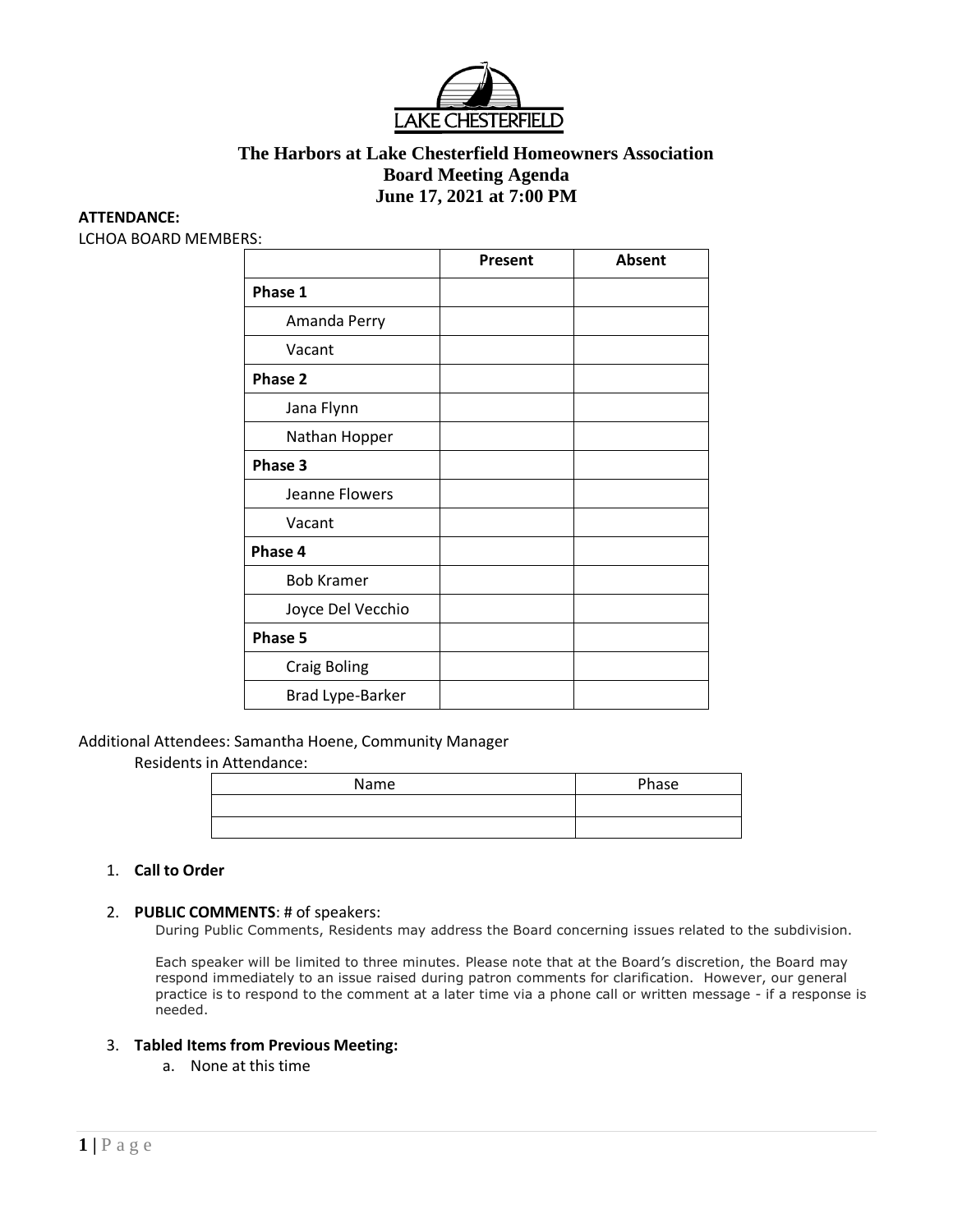

# **The Harbors at Lake Chesterfield Homeowners Association Board Meeting Agenda June 17, 2021 at 7:00 PM**

## 4. **Action Items Completed between Meeting**:

a. Inspection of clubhouse

## 5. **Manager Report**

- a. Update on transition to new keycard system
- b. Proposal for scanning documents- LEM pricing
- c. General updates

## 6. **Committee Reports**

## a. **Pool Committee**

*Committee members*: Jana Flynn, Chair; *Additional Board Members*: Amanda Perry

- i. Entrance Gate Update
- ii. Adult Pool Filter and the Birch Tree
- iii. General Update

## b. **Architectural Control Committee**

*Committee Members*: Craig Boling, Chair; *Additional Board Member*: Nathan Hopper

- i. 134 Boathouse Drive—Exterior Improvements
- ii. Procedure moving forward for requests

## c. **Legal & Operational Committee**

*Committee Members*: Joyce Del Vecchio, Chair; *Additional Board Members*: Jana Flynn, Nathan Hopper; *Additional Members*: NA

- i. Update on voting of new indentures
- ii. Signatures and transfers from previous board members
- iii. Updates on attorney's response time to requests

## d. **Finance Committee**

*Committee Members*: Chair position is VACANT; *Additional Board Member*: Jeanne Flowers; *Additional Members*: Chris Schepis

- i. Updates on transition to LEM for financial management
- ii. Procedures for getting spending money on budgeted and unbudgeted expenses, including emergency repairs

## e. **Marina Club Committee**

*Committee Members*: Brad Lype-Barker, Chair; *Additional Members*: Sam Hoene, Hayley Hopper

- i. Proposed Rules for the use of the clubhouse space
- ii. Company to recover the pool table

## f. **Grounds Committee**

*Committee Members*: Bob Kramer, Chair; *Additional Members*: Susan Eisenberg